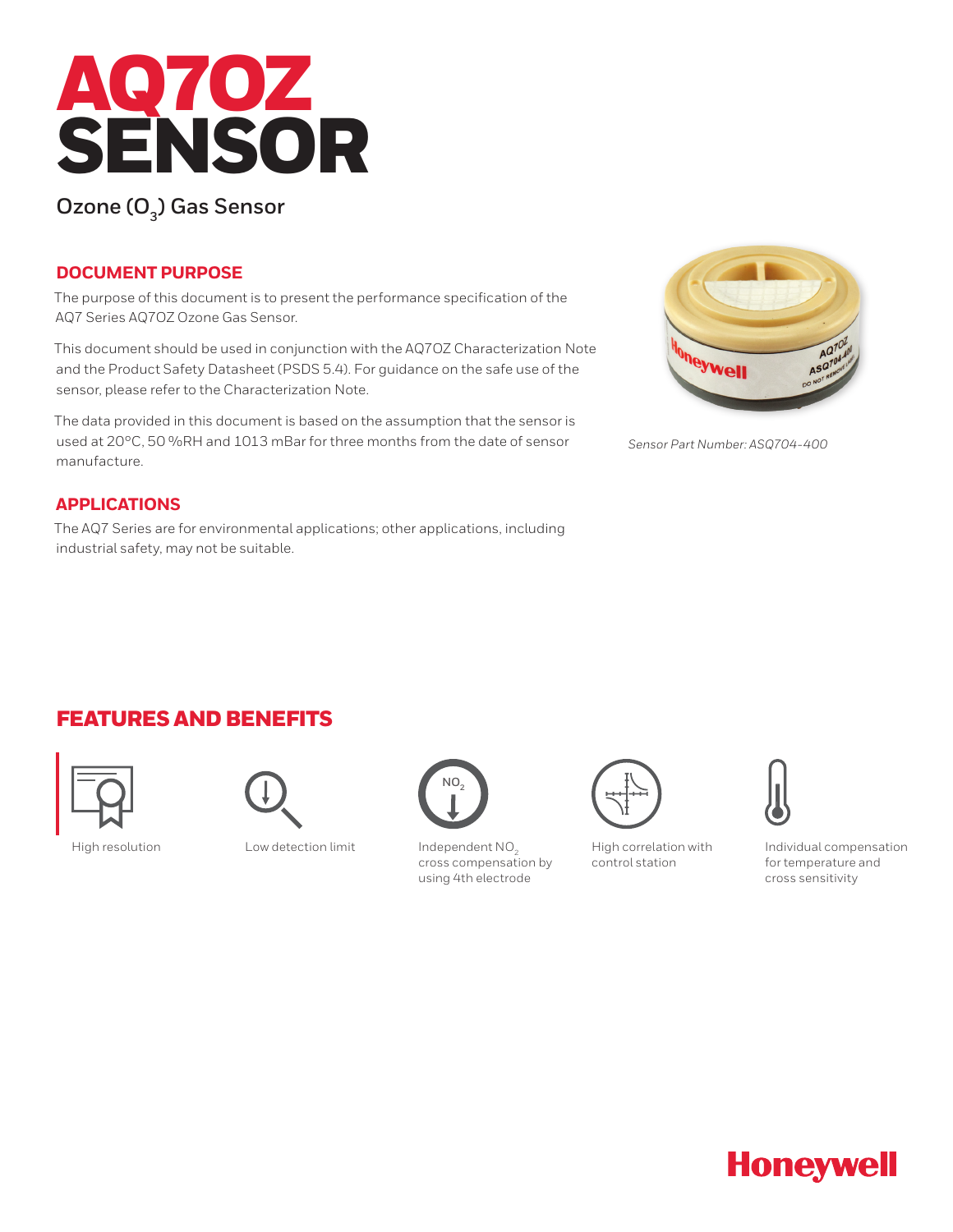# AQ7OZ Ozone Gas Sensor

| <b>TECHNICAL SPECIFICATIONS</b>                        |                                         |  |
|--------------------------------------------------------|-----------------------------------------|--|
| <b>MEASUREMENT</b>                                     |                                         |  |
| Technology                                             | 4-electrode electrochemical             |  |
| <b>Measurement Range</b>                               | O ppm $O_3$ to 1 ppm $O_3$              |  |
| <b>Maximum Overload</b>                                | 5 ppm $O2$                              |  |
| Sensitivity*                                           | 500 nA/ppm ±200 nA/ppm                  |  |
| Response Time $(T_{\alpha_0})$                         | $\leq$ 120 seconds                      |  |
| Resolution*<br>(when using recommended<br>electronics) | 5 ppb                                   |  |
| <b>Baseline Offset*</b>                                | <±100 nA                                |  |
| Repeatability*                                         | < ±5 % of signal                        |  |
| Linearity**                                            | linear                                  |  |
| <b>Low Detection Limit*</b>                            | 5 ppb                                   |  |
| <b>ELECTRICAL</b>                                      |                                         |  |
| <b>Recommended Load</b><br><b>Resistor</b>             | 68 $\Omega$                             |  |
| <b>Sensor Bias Voltage</b>                             | $O$ mV                                  |  |
| <b>MECHANICAL</b>                                      |                                         |  |
| Weight                                                 | 9 g                                     |  |
| <b>Outer Plastic Body</b><br><b>Material</b>           | ABS                                     |  |
| <b>Contact Material</b>                                | copper with gold coating                |  |
| <b>Orientation Sensitivity</b>                         | none                                    |  |
| <b>ENVIRONMENTAL</b>                                   |                                         |  |
| <b>Operating</b><br><b>Temperature Range</b>           | -30°C to 50°C (55°C intermittent***)    |  |
| <b>Operating Humidity</b><br>Range                     | 15 %RH to 90 %RH non-condensing         |  |
| Recommeneded<br><b>Storage Temperature</b>             | 0°C to 20° in original sealed container |  |
| <b>Typical Applications</b>                            | ambient environmental monitoring        |  |
| <b>LIFETIME</b>                                        |                                         |  |
| <b>Storage Life</b>                                    | 6 months in original sealed container   |  |
| Long-Term Sensitivity<br>Drift*                        | < 10 % signal loss per annum            |  |
| <b>Expected Operating</b><br>Life                      | two years in air                        |  |
| Warranty                                               | one year                                |  |

\*Specifications are based on measurements made with cylinder gases using a flow rate of 500 ml/min and are valid at 20°C, 50 %RH and 1013 mBar using Honeywell recommended circuitry. Performance characteristics outline the performance of sensors supplied within the first three months. Output signal can drift below the lower limit over time.

\*\* Linear through the concentration range across the whole operational environment range.

\*\*\* Can be operated at 55°C for two hours (within the operating humidity range).

**Product Dimensions**





Dimensions mm

All tolerances ±0,15 mm unless otherwise stated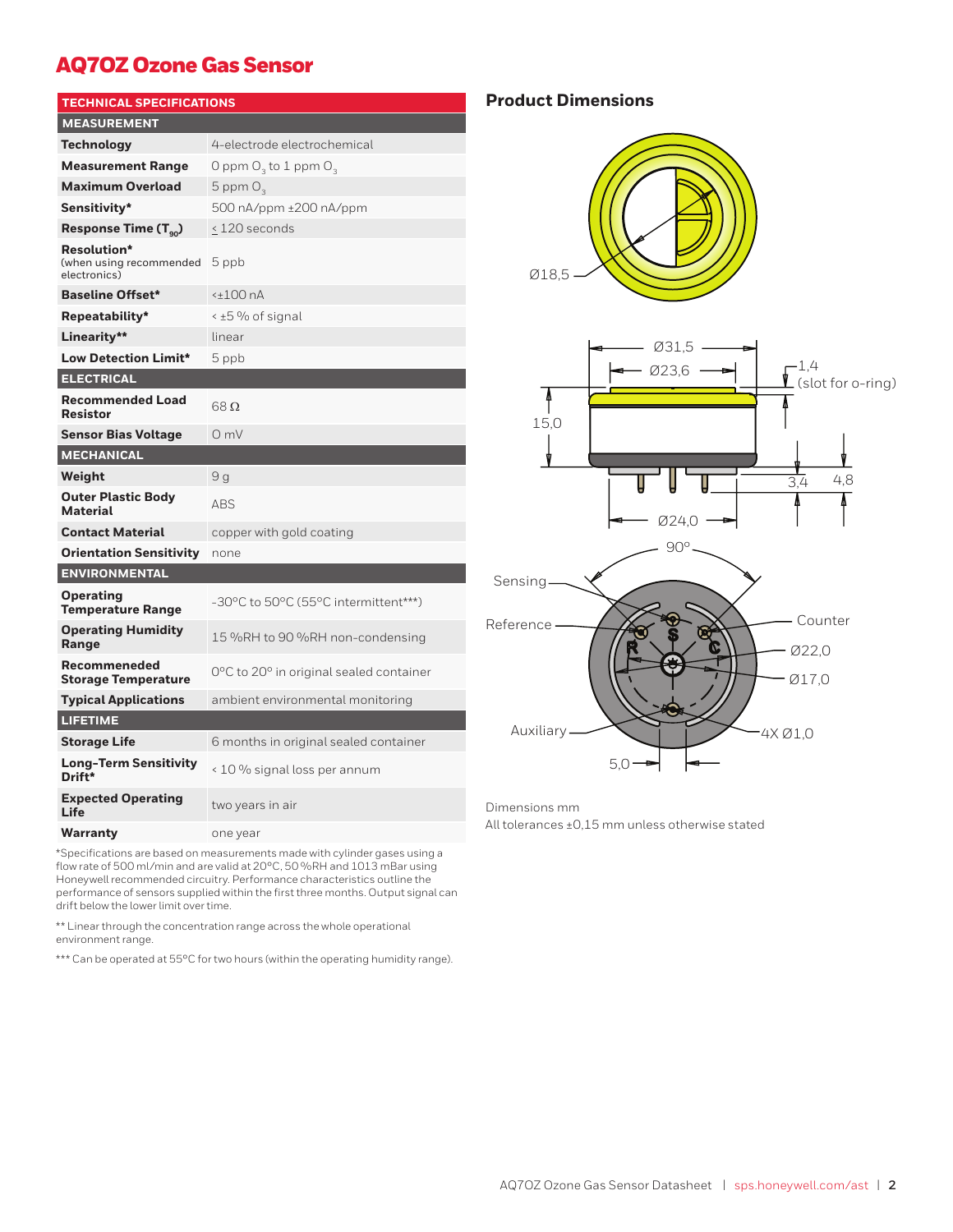# AQ7OZ Ozone Gas Sensor

#### **Poisoning**

Gas sensors are designed for operation in a wide range of environments and harsh conditions. However, it is important that exposure to high concentrations of solvent vapors is avoided during storage, fitting into instruments, and operation.

When using sensors with printed circuit boards (PCBs), degreasing agents should be used before the sensor is fitted.

Do not glue directly on or near the sensor as the solvent may cause crazing of the plastic.

#### **Cross Sensitivity Table**

Whilst AQ7 Series gas sensors are designed to be highly specific to the gas they are intended to measure, they will still respond to some degree to various other gases. The table below is not exclusive and other gases not included in the table may still cause a sensor to react.

**IMPORTANT NOTE: The cross sensitivity data shown below does not form part of the product specification and is supplied for guidance only. Values quoted are based on tests conducted on a small number of sensors and any batch may show significant variation. For the most accurate measurements, an instrument should be calibrated using the gas under investigation.** 

| Gas                                 | <b>Gas Concentration</b> | <b>Cross Interference</b>                  |
|-------------------------------------|--------------------------|--------------------------------------------|
| Carbon Monoxide (CO)                | 5 ppm                    | $0\% < X\% < 1\%$                          |
| Nitrogen Dioxide (NO <sub>2</sub> ) | 1 ppm                    | $0\% < X\% < 15\%$<br>(after compensation) |
| Hydrogen Sulfide $(H, S)$           | 1 ppm                    | $0\% < X\% < 150\%$                        |
| Sulfur Dioxide (SO <sub>2</sub> )   | 5 ppm                    | $0\% < X\% < 1\%$                          |
| Isobutylene $(C_{\mu}H_{\mu})$      | 1 ppm                    | None                                       |